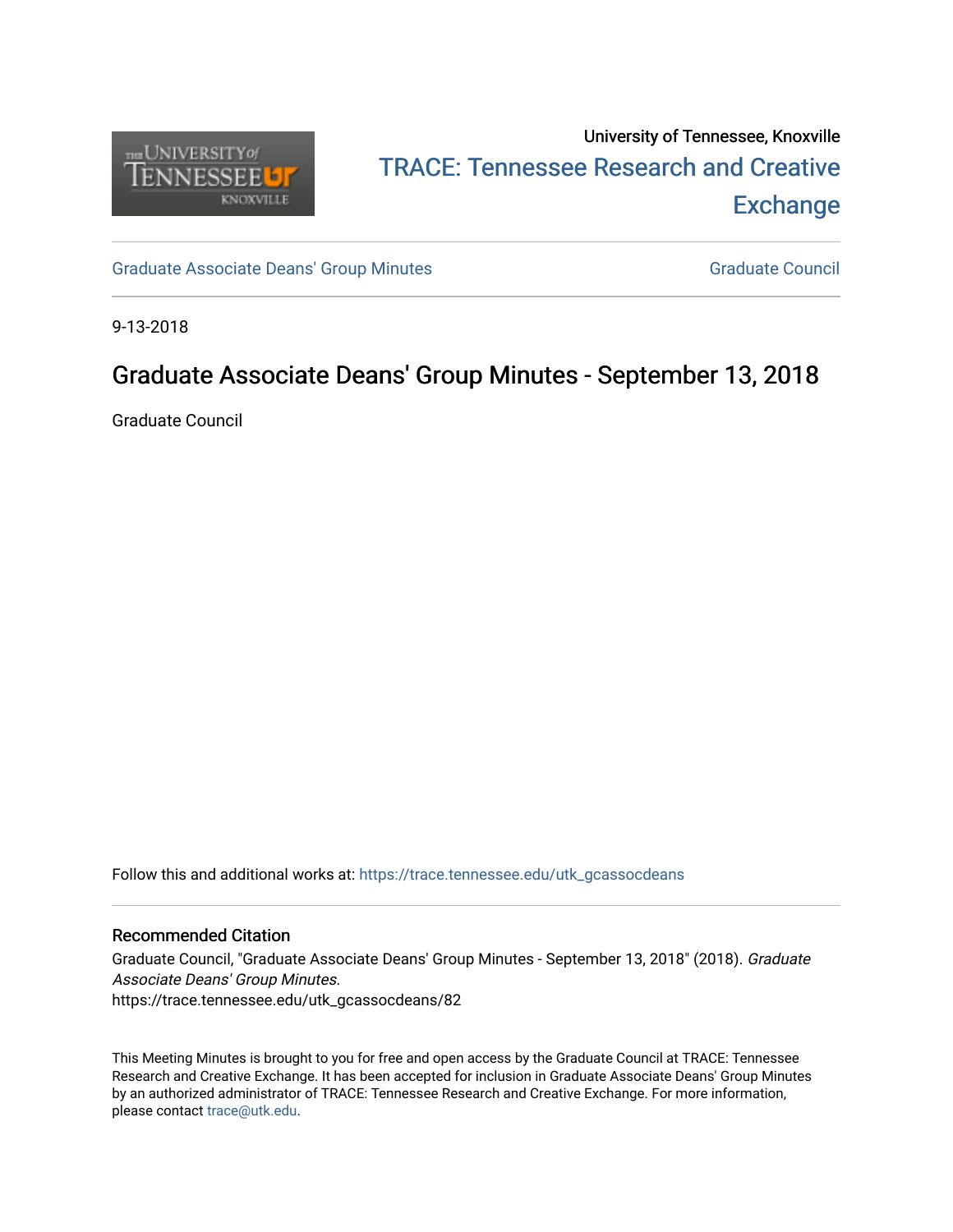#### **Graduate Associate Deans Meeting**

#### **MINUTES**

#### **September 13, 2018**

**Members Attending: Dixie Thompson** (Vice-Provost & Dean), **John Stier** (Agricultural Sciences & Natural Resources), **Katherine Ambroziak** (Architecture & Design), **Michael Palenchar** (Communication & Information), **Jeffrey Fairbrother** (Education, Health, & Human Sciences), **Bruce Behn** (Haslam Business), **Emily Bivens** (For Todd Moore**,** Arts & Sciences), **Misty Bailey** (for Claudia Kirk, Veterinary Medicine), **Masood Parang** (Engineering), **Sherry Cummings** (Social Work)

**Ex Officio: Yvonne Kilpatrick** (Graduate School), **Ernest Brothers** (Graduate School), **Mary Albrecht**  (Graduate School), **Sean Hendricks** (Graduate School), Sara Bradberry (Graduate School)

- 1. **Approval of Minutes** Please let us know if there are any revisions. Otherwise they will stand as presented.
- 2. **Call for Hooding Speaker Nominations** Please work with department heads to narrow down your list and send a name to [Gradschooldean@utk.edu](mailto:Gradschooldean@utk.edu) by October 12. Include the student's CV and a letter of nomination from the mentor and endorsed by the Department Head or Associate Dean. Dr. Thompson will also send this call for nominations via email. You may select someone who graduated in Summer 2018 or who will graduate in the Fall 2018.
- 3. **Update from Graduate Admissions – Yvonne Kilpatrick** One of our goals is to launch our application earlier. Our Graduate Research Assistant did a survey of our peers, and they tend to launch somewhere between July to September. We are going to work to be on the front end of that in the future. This year will be a normal year for us, and we plan to launch, with the help of OIT and CollegeNet, during the last part of this month (around September 20 – 24).

Dixie thanked Yvonne and her team to get us where we need to be in order to launch in September. It has been a lot of hard work, but much appreciated!

#### **4. Recruitment/Discussion About Hosting a Visitation Day – Dixie Thompson**

As you know, we have been trying to increase our recruitment efforts. Ernest Brothers carries a lot of that burden for the Graduate School; many of our departments have embraced Prospect and we are seeing good results from that. In addition, last year we were able to give out approximately \$20,000 in recruitment grants, and we hope to do that again this year if carryover comes through.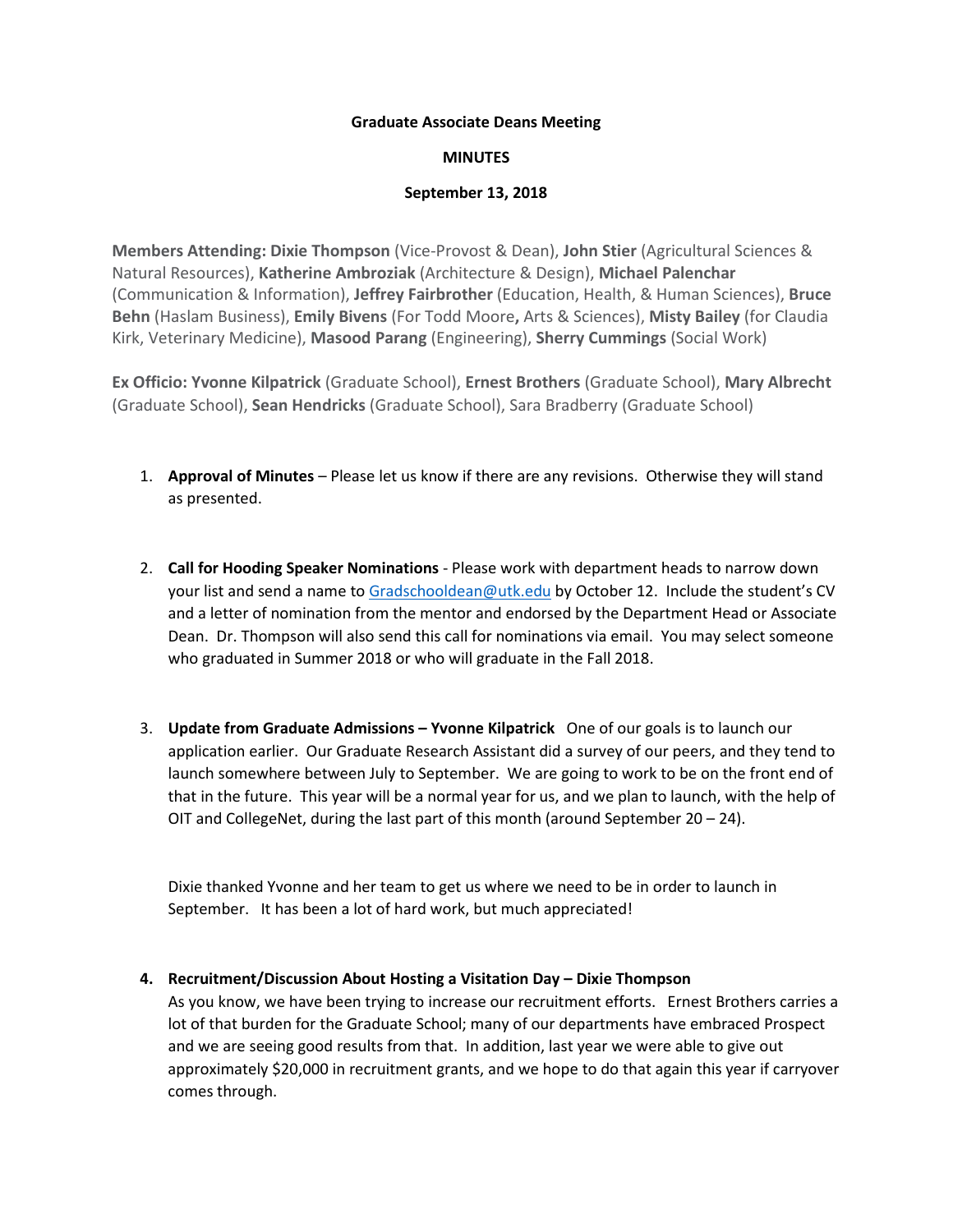In the meantime, we are looking at possibly hosting a visitation day for prospective graduate students. Ernest shared a little about that vision. Stats show that of our recent admits, 2598 came from UT in their undergraduate; 1506 came from Knoxville. We really have not had a recruitment effort in the local region (TN); most of our numbers have come through brand recognition. Our goal is to host a visitation day targeted at TN students. Some possible events to include may be departmental/college showcases and workshops on applying to graduate school or other relevant topics. Proposed date of November 1; but that would be a tight timeline. We would like to know if it is something you are interested in, and if so, your vision for how it would work. Discussion followed with favor. The Graduate School will continue to discuss and report back.

- 5. **Departmental Graduate Student Handbooks** Dixie Thompson. We have asked departments to submit their Graduate Student Handbooks. We will be following up with you soon regarding reminders for those that have not been received.
- 6. **DGS Onboarding** Dixie Thompson. While some have been in place for a while, others are new. We want to make sure we are providing all of them with the information they need. We have a DGS meeting on October 10, and would like to hear your thoughts of what information may be needed, especially as new DGSs are onboarding. We do have a list of roles and responsibilities to share.

Discussion followed with the following feedback/suggestions:

- The list of responsibilities is helpful.
- Encouraging something at the department level would be very helpful. Maybe each department could include something in their bylaws. Do most departments have something in their bylaws or handbook that talks about the DGS?
- Perhaps poll those who have served three years or less and ask what they wish they had known when they started out.
- Perhaps ask the staff in colleges about what is needed.
- It would be beneficial to have a "to do list" of the steps to follow when students come to them about various issues.
- They are asked to monitor success of graduate studies—we need to be sure we are equipping them to do that.
- The DGS is a critical role. They are often the first point of contact if information is needed for or about a student.

#### **7. Other Issues?**

Jeff Fairbrother asked if it was possible to get a yield report from the graduate blueprint. He went to the admissions site to get a data set, but the numbers didn't match up. Dixie will check